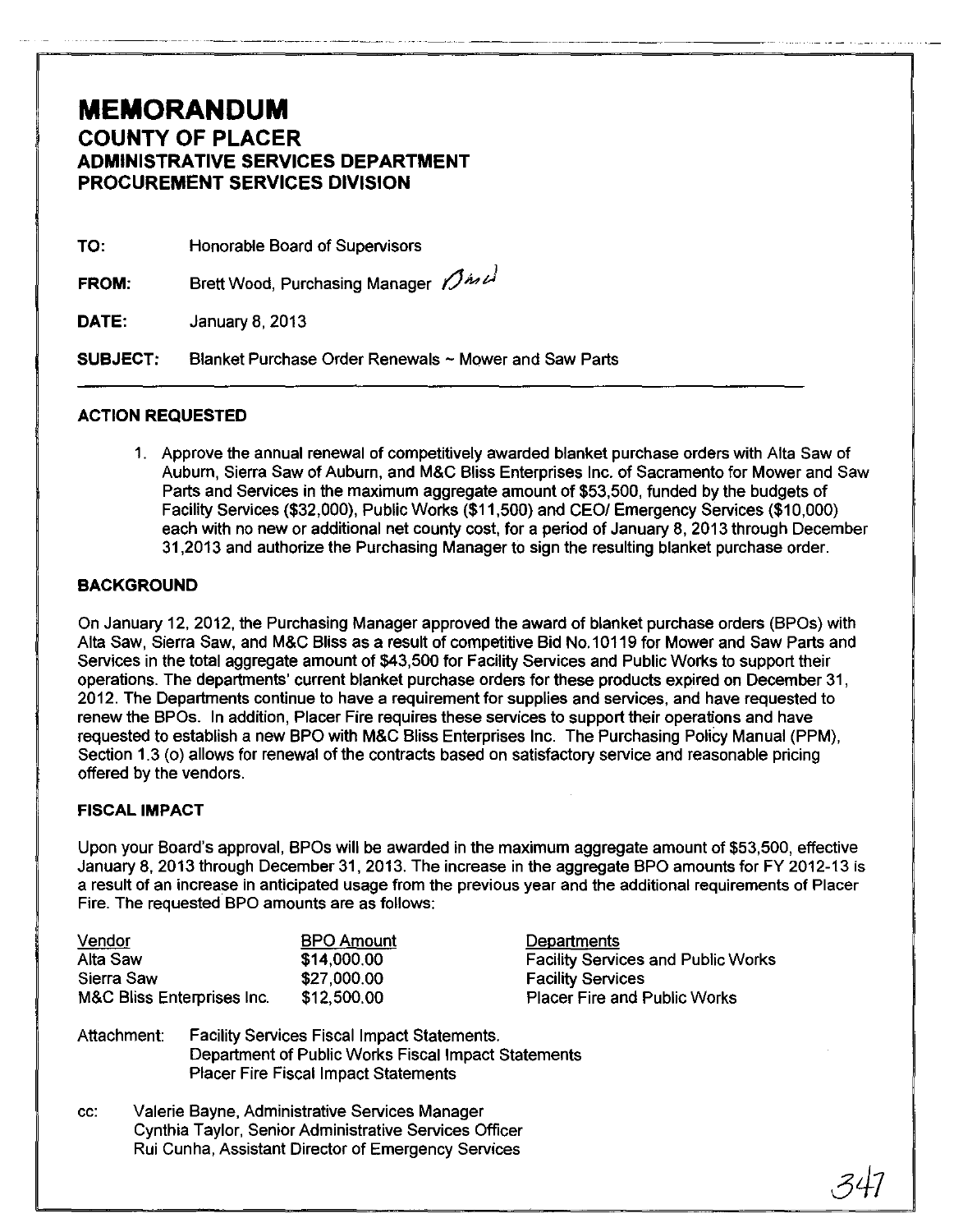# **FISCAL IMPACT STATEMENT**

TO: Honorable Board of Supervisors

FROM: Valerie Bayne, Administrative Services Manager

DATE: January 8, 2013

#### SUBJECT: Fiscal Impact **Statement**  BPO for Mower and Chain Saw Repairs & Service

The Department of Facility Services is responsible for maintaining the buildings, grounds, and sewer CSA's throughout Placer County. Repair parts and service are required on an as needed basis for assorted types of small equipment, mowers and chain saws.

The Department has budgeted appropriately for these supplies in the Building Maintenance, Parks & Grounds, and Utilities budget for FY12/13. There is no additional net county cost for this request.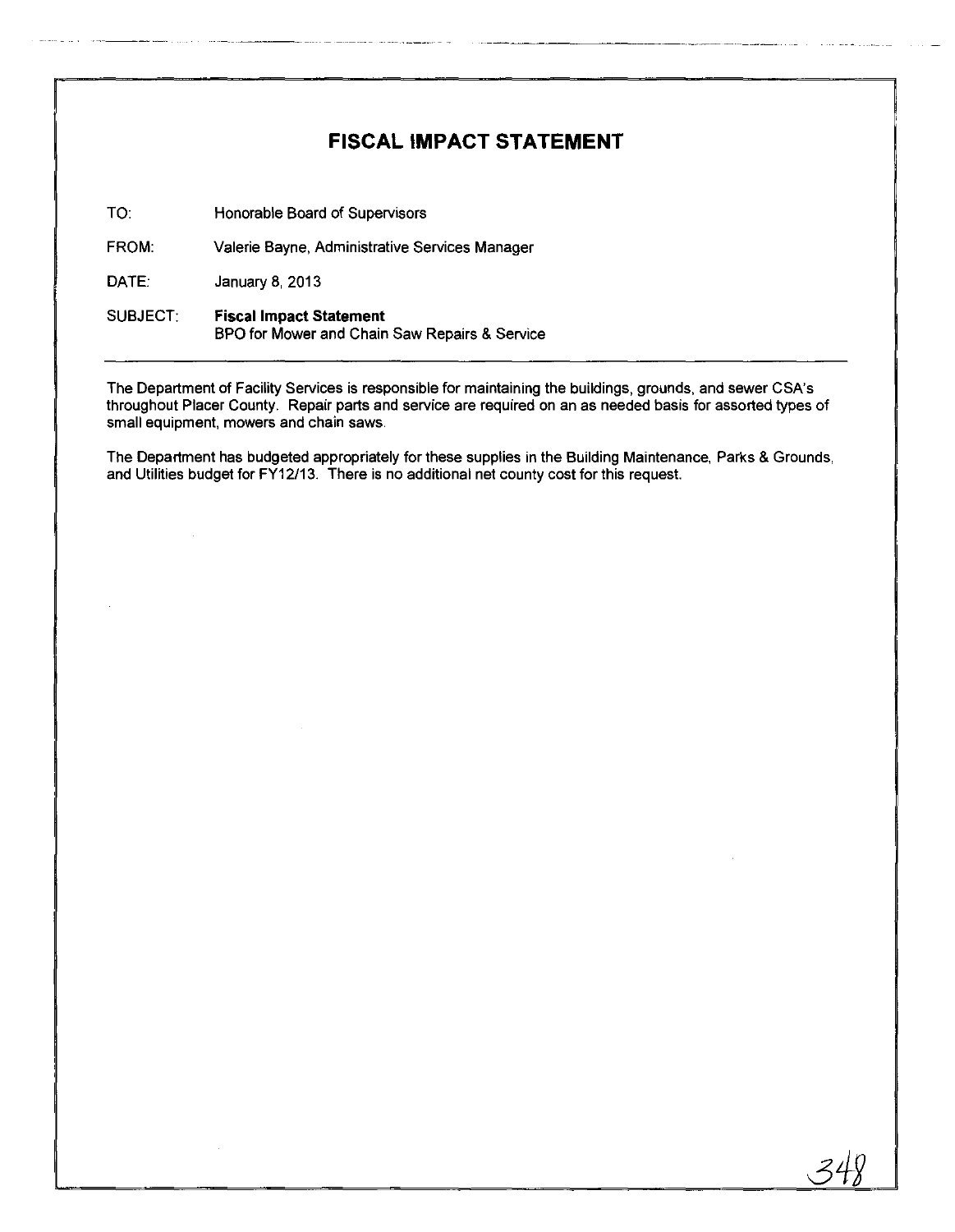# **MEMORANDUM**

--~~----- ------------ ------------~--~

DEPARTMENT OF PUBLIC WORKS County of Placer

TO: Honorable Board of Supervisors

FROM: Ken Grehm, Director

DATE: January 8, 2013

- SUBJECT: Fiscal Impact **Statement**  RQ055862 to renew BP019255 Alta Saw RQ055850 to renew BP019428 M&C Bliss Enterprises Inc
	- 1\_ Approve the renewals of BP019255 Alta Saw and BP019428 M&C Bliss Enterprises Inc for the purchase of mower and saw parts and services for the total amount of \$11,500 funded by Highway User Tax Account with no net County cost, for the period of FY 2012-13, and authorize the Purchasing Manager to sign and transfer funds between the resulting Blanket Purchase Orders.